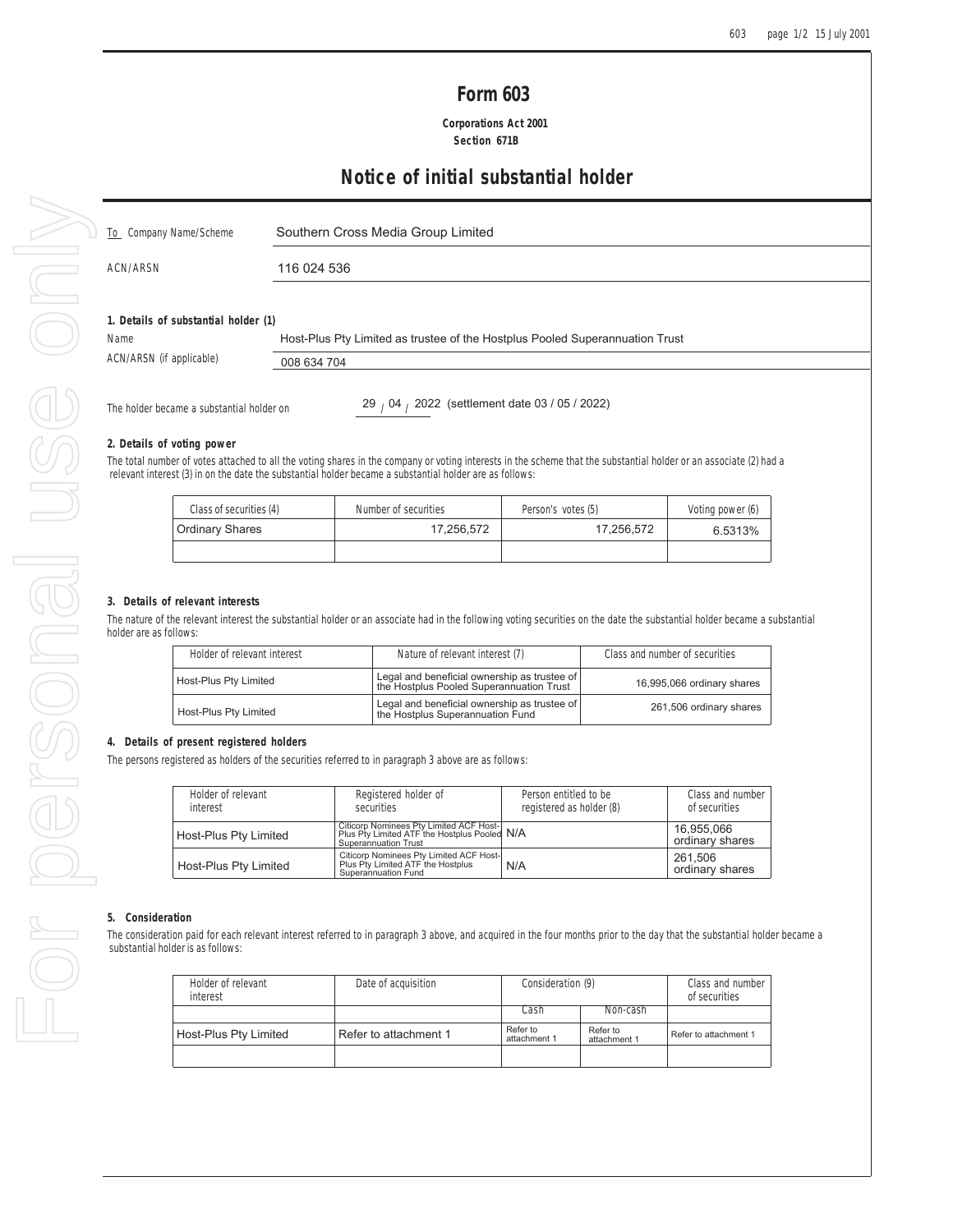### **6. Associates**

The reasons the persons named in paragraph 3 above are associates of the substantial holder are as follows:

| Name and ACN/ARSN (if applicable)                                       | Nature of association                                                                                                                                               |
|-------------------------------------------------------------------------|---------------------------------------------------------------------------------------------------------------------------------------------------------------------|
| Host-Plus Pty Limited as trustee of the<br>Hostplus Superannuation Fund | Host-Plus Pty Limited is trustee of both the Hostplus Pooled Superannuation Trust<br>and the Hostplus Superannuation Fund. In addition, the Hostplus Superannuation |
|                                                                         | Fund holds approximately 92.78% of the units in the Hostplus Pooled Superannuation<br>Trust.                                                                        |

## **7. Addresses**

The addresses of persons named in this form are as follows:

| Name                         | Address                                              |
|------------------------------|------------------------------------------------------|
| <b>Host-Plus Pty Limited</b> | Level 9, 114 William Street, Melbourne Victoria 3000 |
|                              |                                                      |

# **Signature**

| print name | Lewis Tassone | for and on behalf of the substantial<br>holder named in 1 above.<br>capacity |
|------------|---------------|------------------------------------------------------------------------------|
| sign here  |               | 16 / 06 / 2022<br>date                                                       |

#### **DIRECTIONS**

- (1) If there are a number of substantial holders with similar or related relevant interests (eg. a corporation and its related corporations, or the manager and trustee of an equity trust), the names could be included in an annexure to the form. If the relevant interests of a group of persons are essentially similar, they may be referred to throughout the form as a specifically named group if the membership of each group, with the names and addresses of members is clearly set out in paragraph 7 of the form.
- (2) See the definition of "associate" in section 9 of the Corporations Act 2001.
- (3) See the definition of "relevant interest" in sections 608 and 671B(7) of the Corporations Act 2001.
- (4) The voting shares of a company constitute one class unless divided into separate classes.
- (5) The total number of votes attached to all the voting shares in the company or voting interests in the scheme (if any) that the person or an associate has a relevant interest in.
- (6) The person's votes divided by the total votes in the body corporate or scheme multiplied by 100.
- (7) Include details of:
	- (a) any relevant agreement or other circumstances by which the relevant interest was acquired. If subsection 671B(4) applies, a copy of any document setting out the terms of any relevant agreement, and a statement by the person giving full and accurate details of any contract, scheme or arrangement, must accompany this form, together with a written statement certifying this contract, scheme or arrangement; and
	- (b) any qualification of the power of a person to exercise, control the exercise of, or influence the exercise of, the voting powers or disposal of the securities to which the relevant interest relates (indicating clearly the particular securities to which the qualification applies).

See the definition of "relevant agreement" in section 9 of the Corporations Act 2001.

- (8) If the substantial holder is unable to determine the identity of the person ( eg. if the relevant interest arises because of an option) write "unknown".
- (9) Details of the consideration must include any and all benefits, money and other, that any person from whom a relevant interest was acquired has, or may, become entitled to receive in relation to that acquisition. Details must be included even if the benefit is conditional on the happening or not of a contingency. Details must be included of any benefit paid on behalf of the substantial holder or its associate in relation to the acquisitions, even if they are not paid directly to the person from whom the relevant interest was acquired.